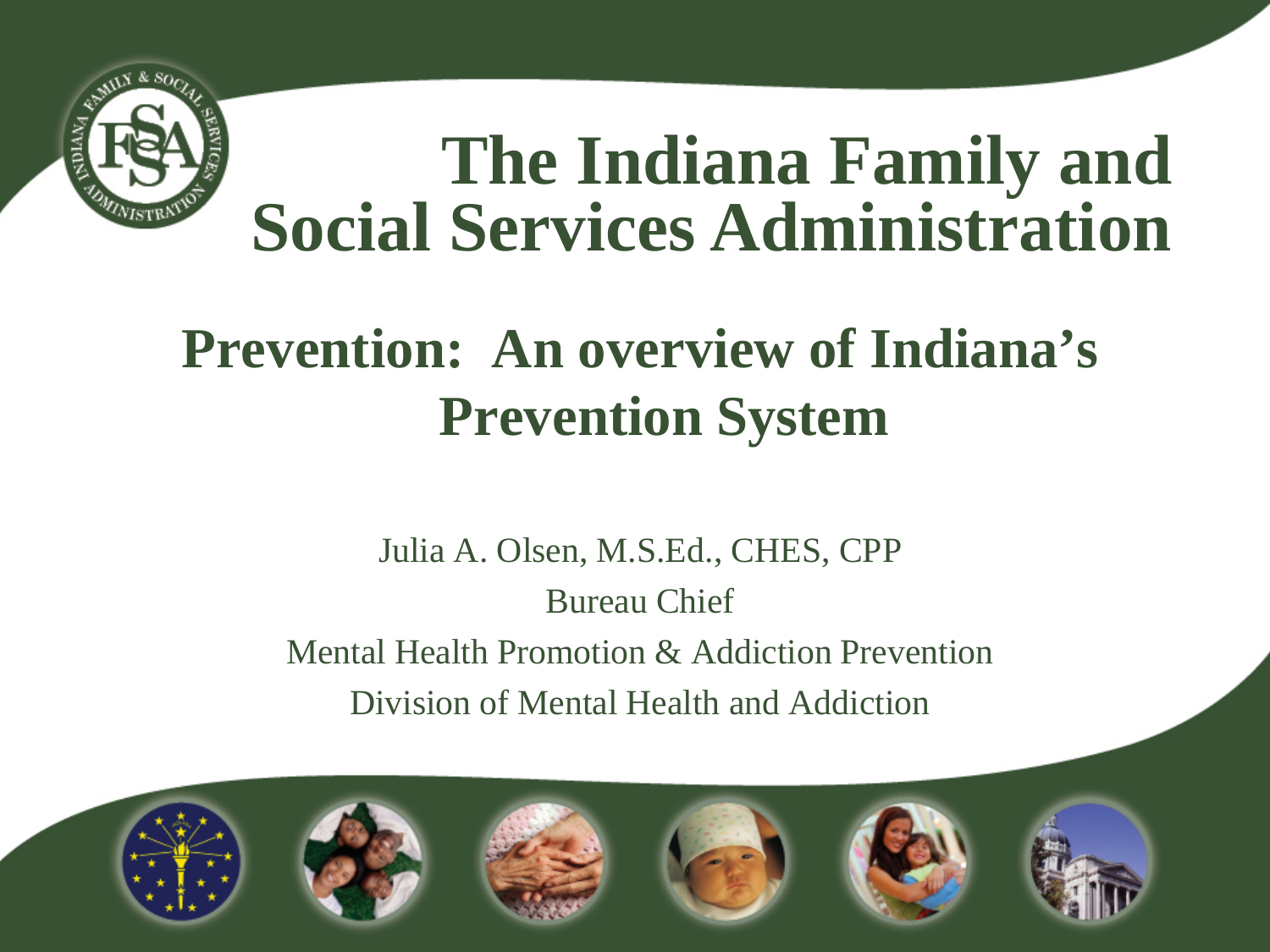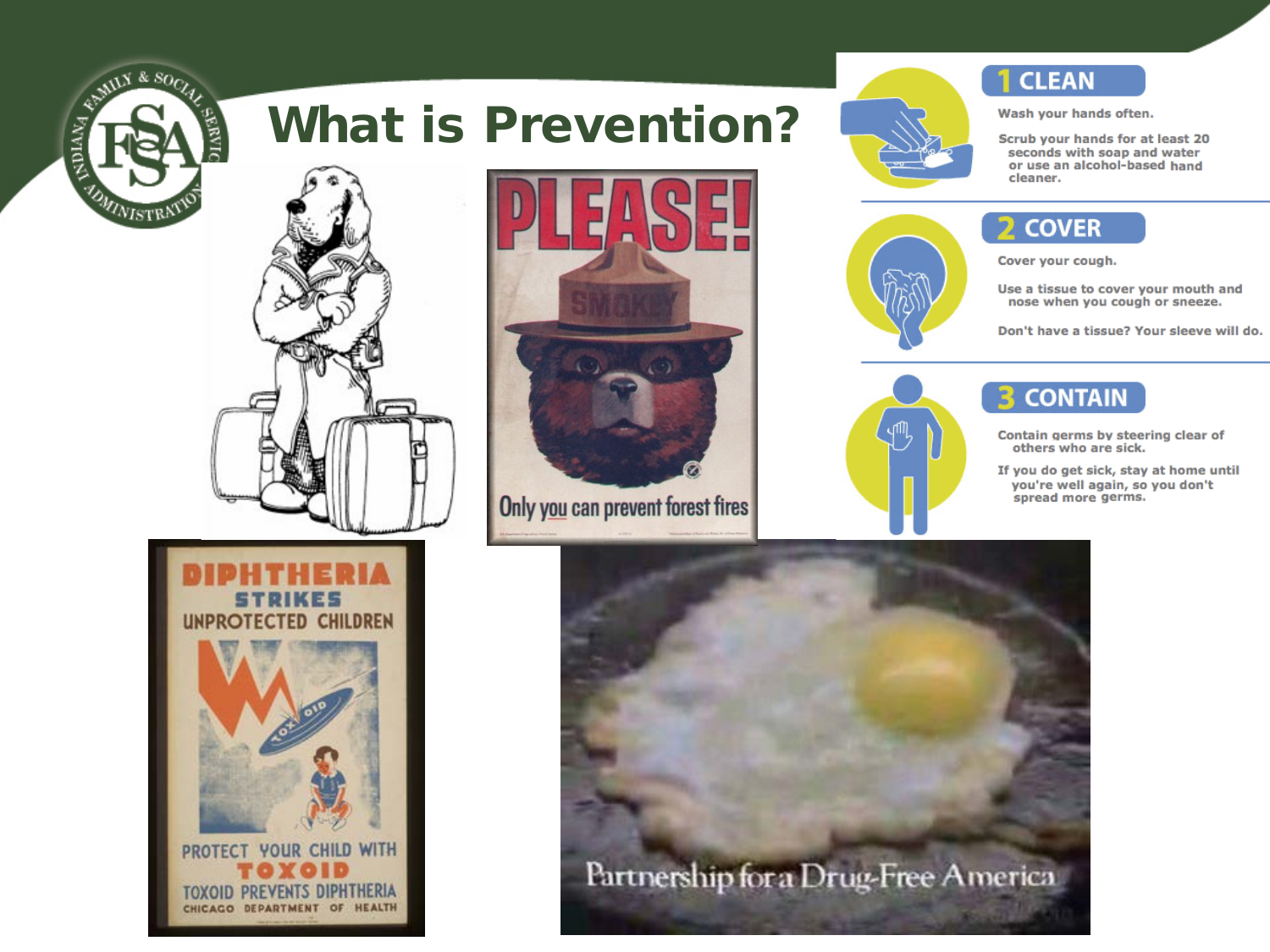

## Behavioral Health

- Behavioral health is a state of mental/emotional being and/or choices and actions that affect wellness.
- Populations affected by these problems overlap significantly, as do the factors that contribute to these problems. Consequently, improvements in one area often have direct impacts on the other.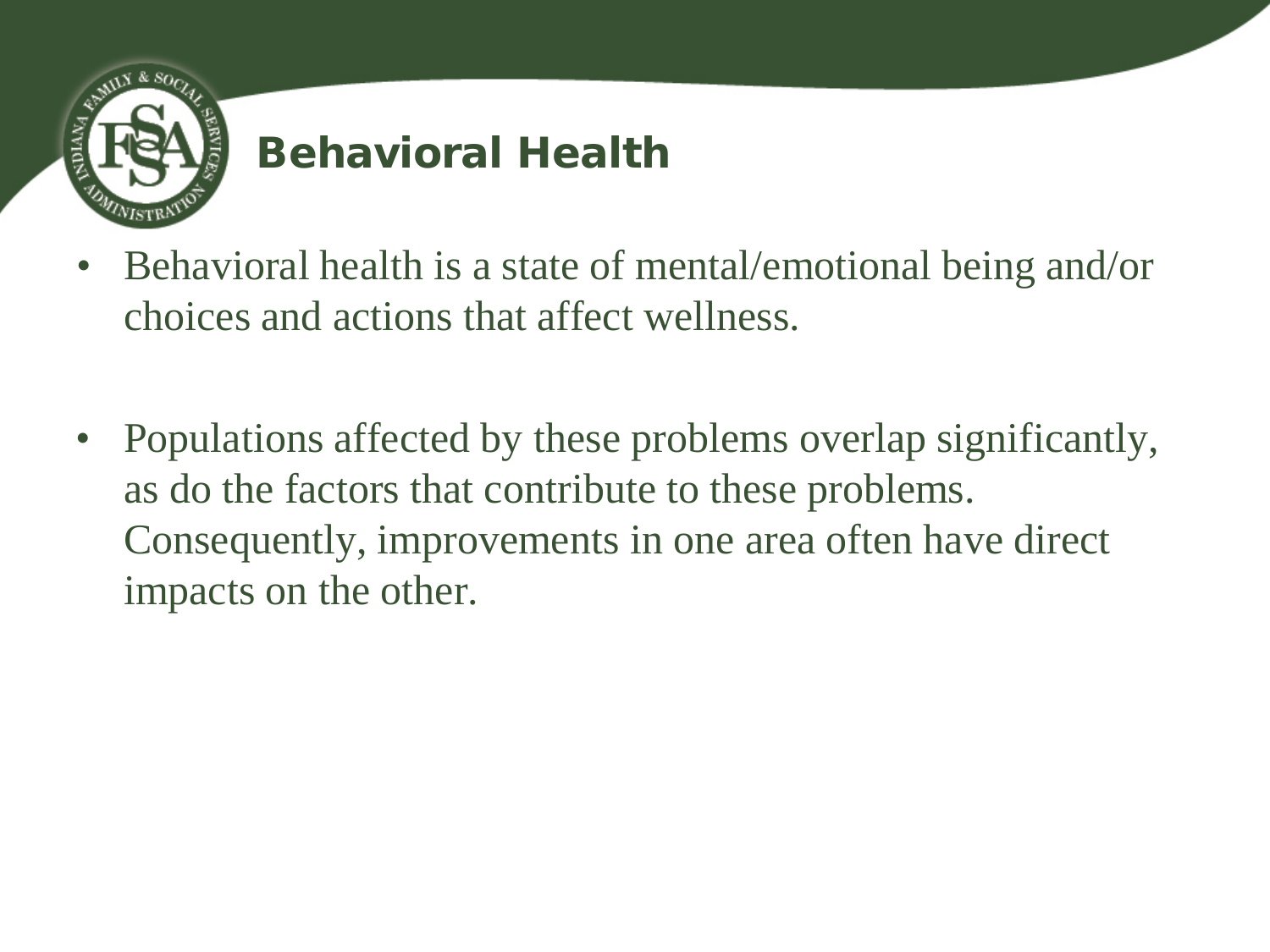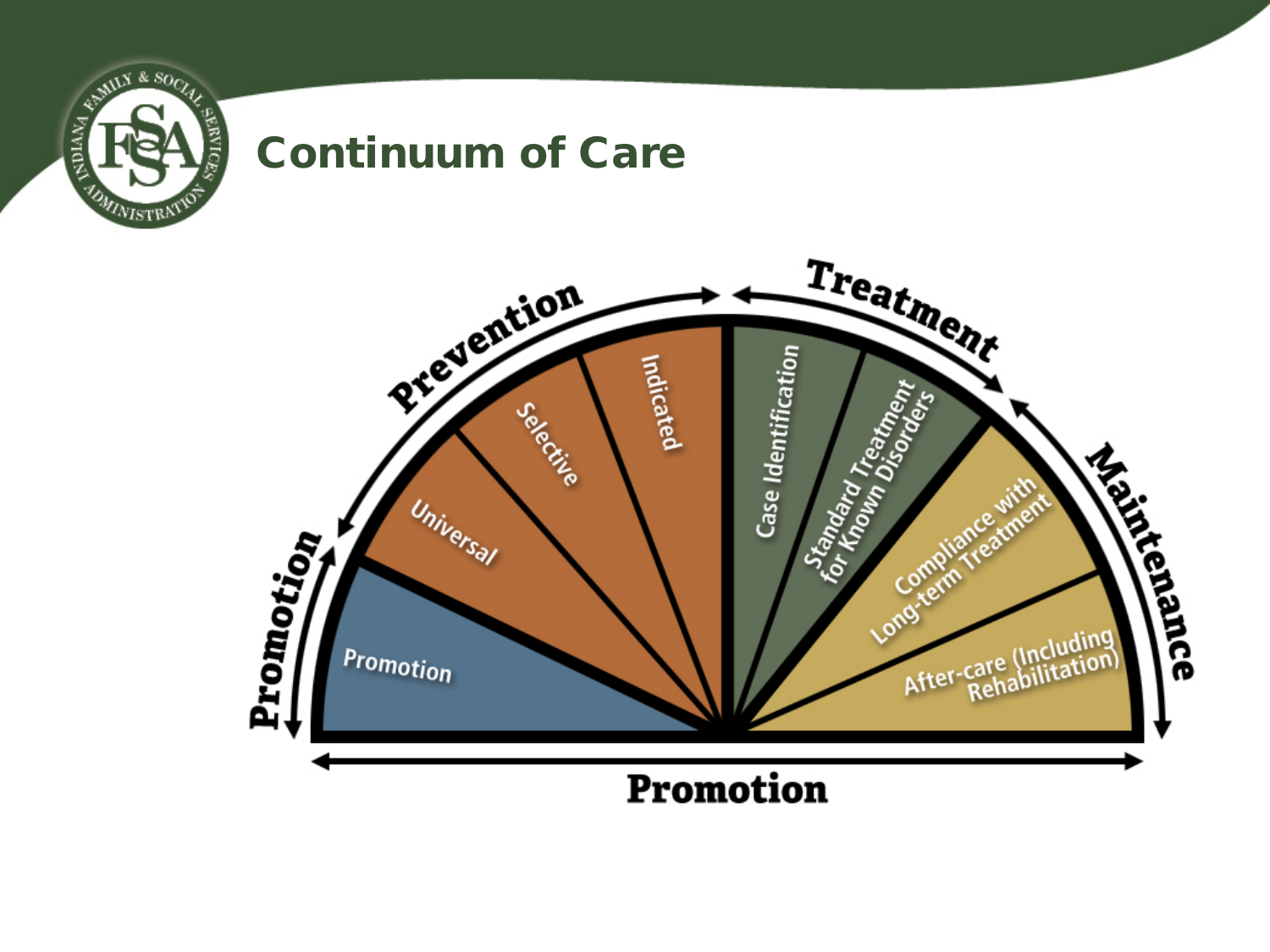

## What is Prevention?

- **Prevention** focuses on interventions that occur prior to the onset of a disorder that are intended to prevent the occurrence of the disorder or reduce risk for the disorder
- **Promotion**: These strategies are designed to create environments and conditions that support behavioral health and the ability of individuals to withstand challenges. Promotion strategies also reinforce the entire continuum of behavioral health services.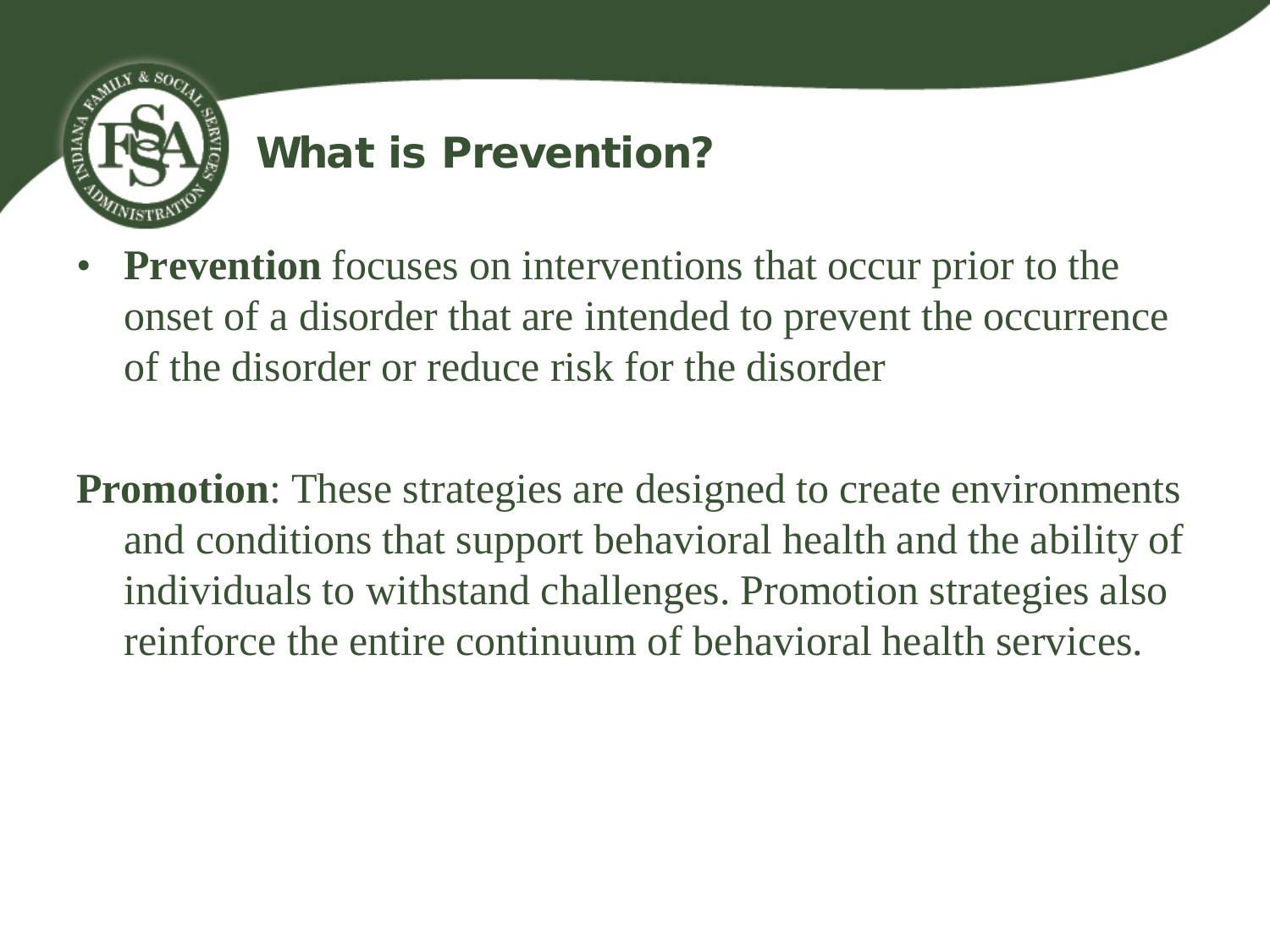

### Why it matters

- By 2020, **mental and substance use disorders** will surpass all physical diseases as a major cause of disability worldwide.
- One estimate puts the total economic costs of **mental, emotional, and behavioral disorders** among youth in the United States at approximately \$247 billion.
- Priority substance in Indiana are:
	- Alcohol
	- Tobacco
	- Prescription Drugs
	- Marijuana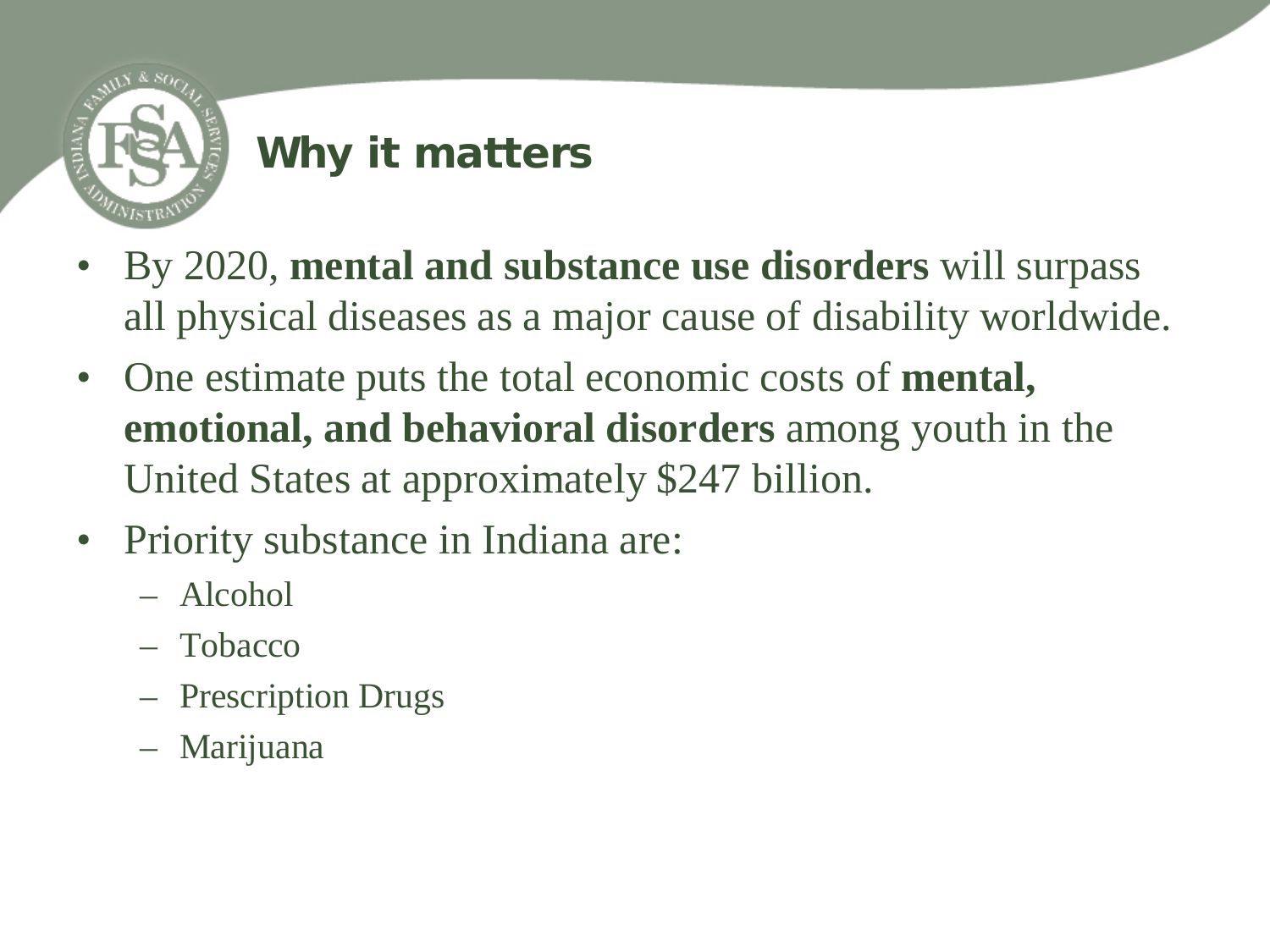

A characteristic at the biological, psychological, family, community, or cultural level that *precedes* and is *associated with* a higher likelihood of problem outcomes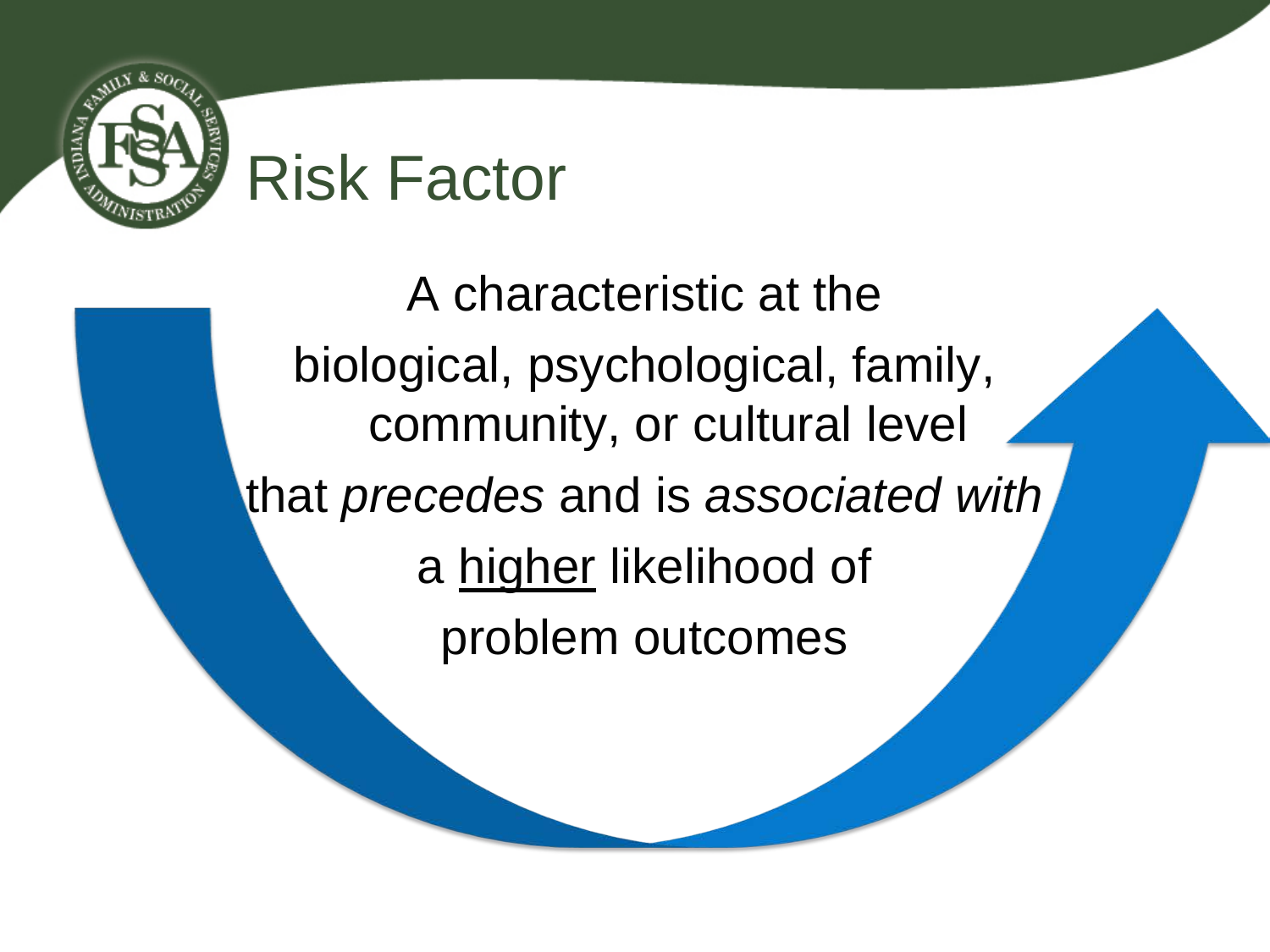

# Protective Factor

A characteristic at the individual, family or community level that is associated with a lower likelihood of problem outcomes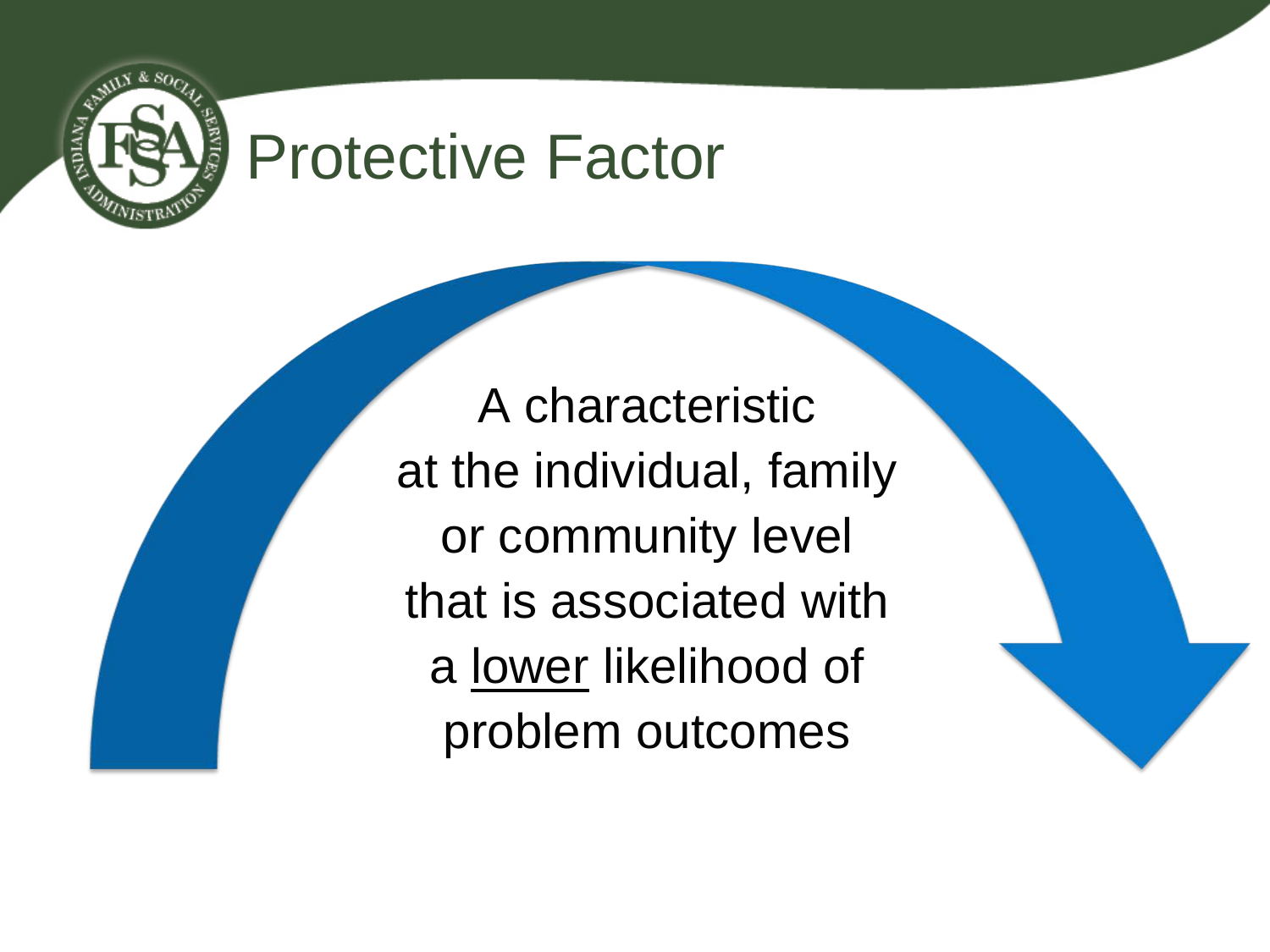

## DMHA Mission & Vision

- **Mission:** To reduce substance use and abuse and promote behavioral health across the lifespan of Indiana citizens by maintaining a coordinated, effective, and accountable system of prevention and behavioral health promotion services.
- **Vision:** Sustainable environments that nurture, assist, and empower all Indiana citizens to access and experience optimum physical, emotional, and mental health.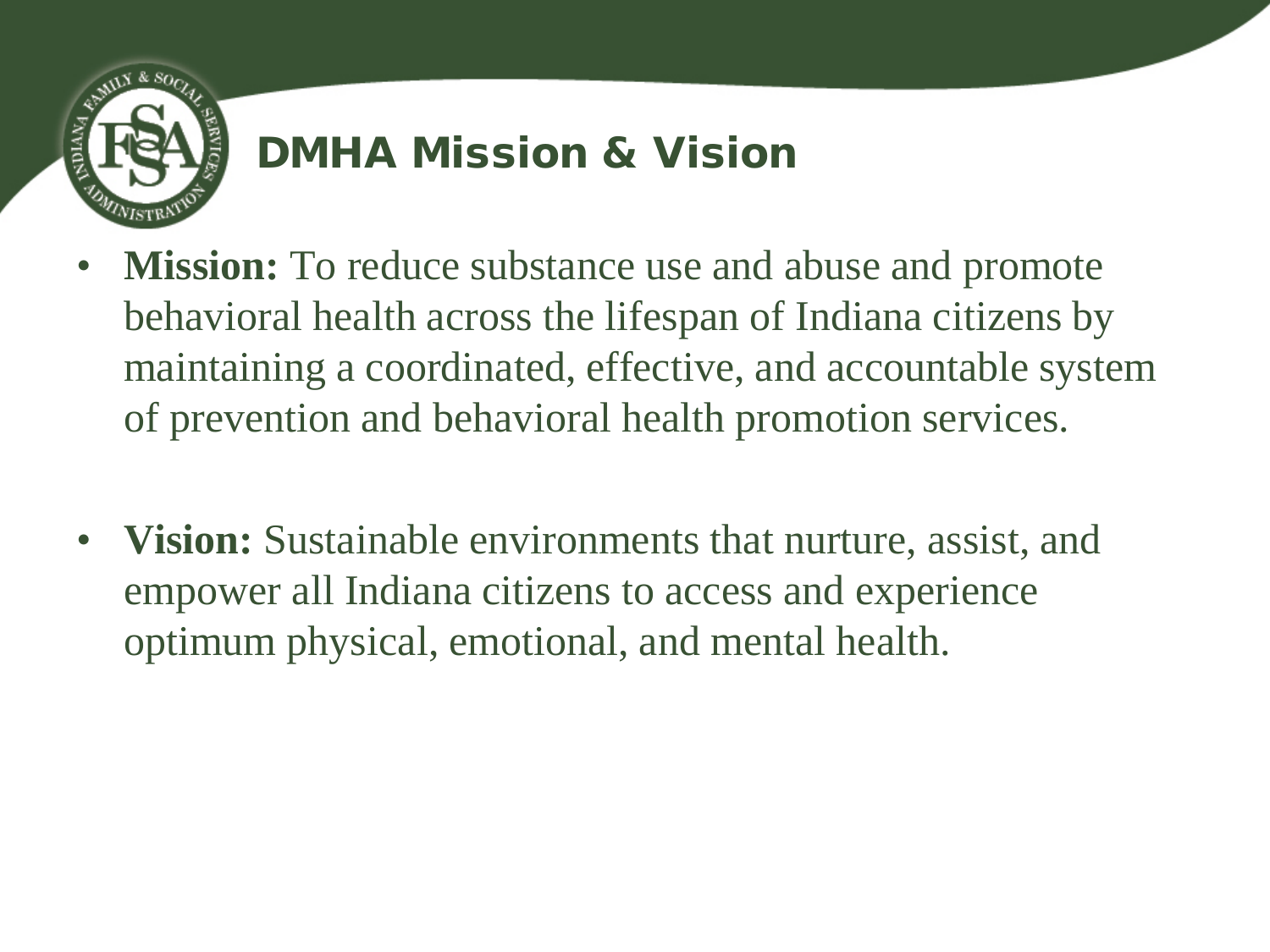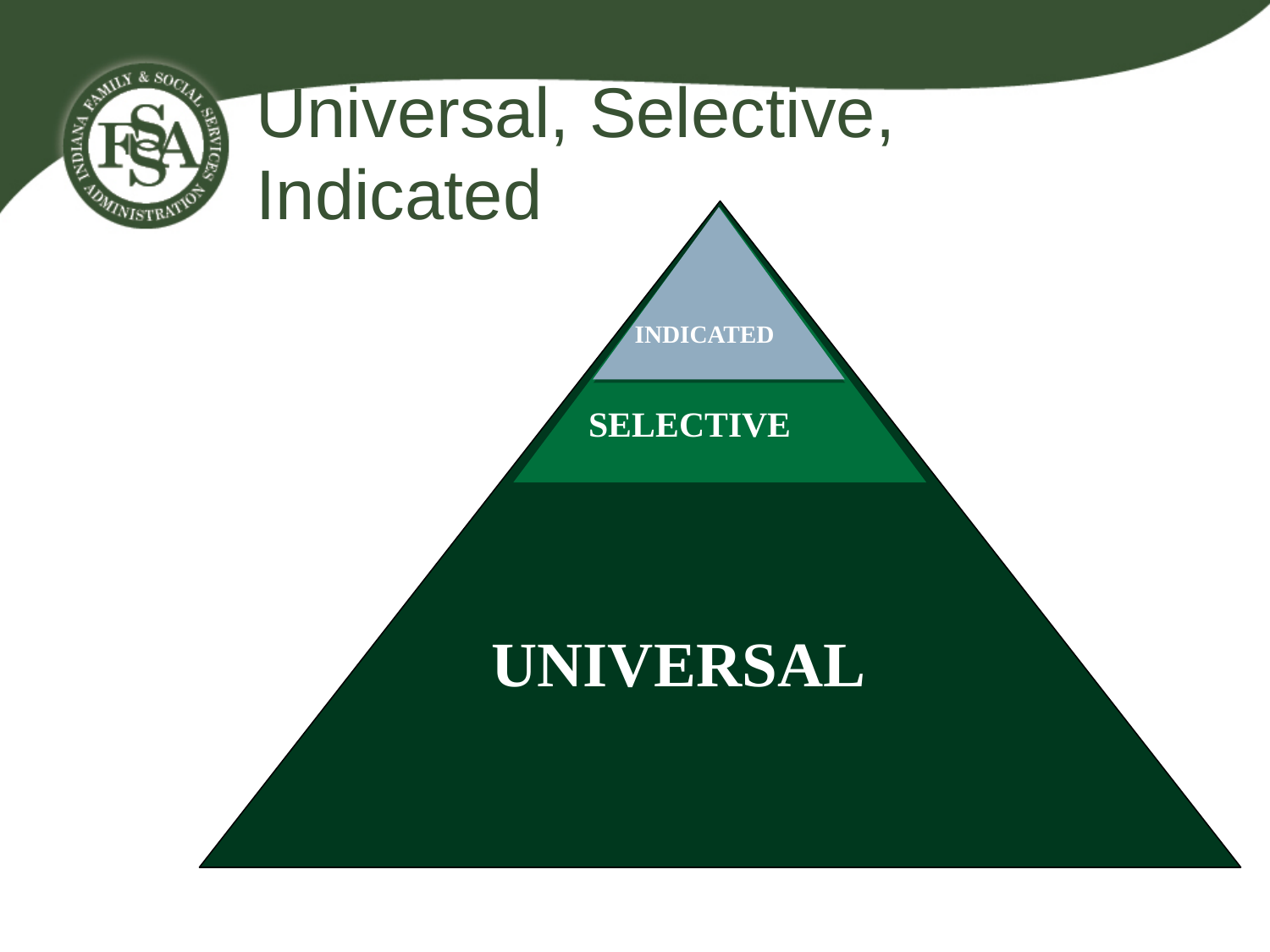

- Individual level vs. environmental strategies
	- Help individuals develop the intentions and skills to act in a healthy manner
	- Create environments to support healthy behaviors
		- Policy
		- Communication/Education
		- Enforcement
- Success of any selected strategy or combination of strategies depends on **[strong collaboration](http://captus.samhsa.gov/prevention-practice/prevention-approaches/strong-collaboration)** among schools, law enforcement, parents, and other community members.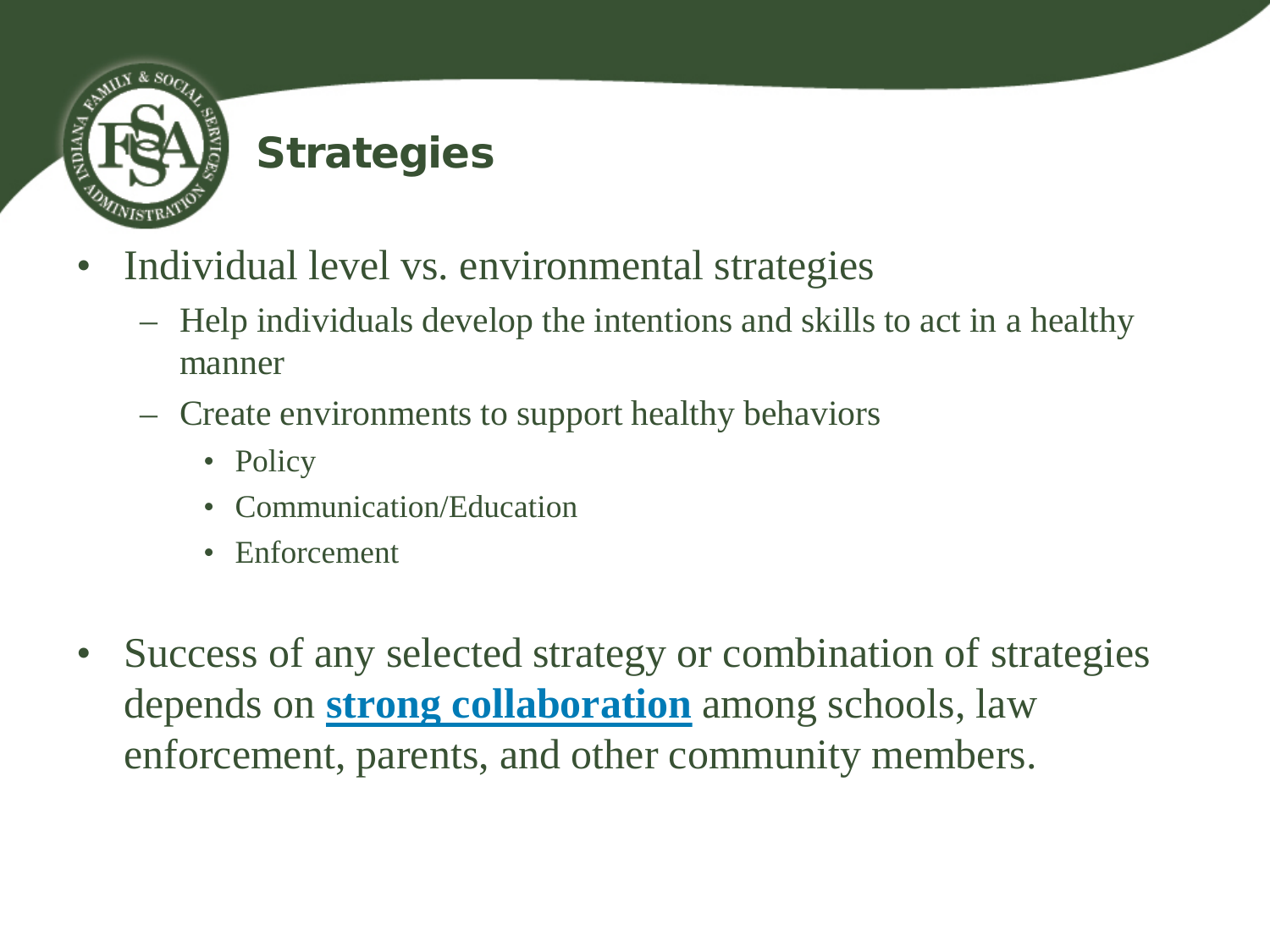

# DMHA Funded Projects

- **Family Grants**
- Capacity Building Grants
- **Implementation Grants**
- State Epidemiological Outcomes Workgroup
- Indiana Prevention Resource Center
- IN Coalition to Reduce Underage Drinking
- LEAD & Elder LEAD Initiative
- Partnerships for Success 2 Initiative
- Prenatal Substance Use Prevention Program
- Enforcement Initiatives
- Service to Science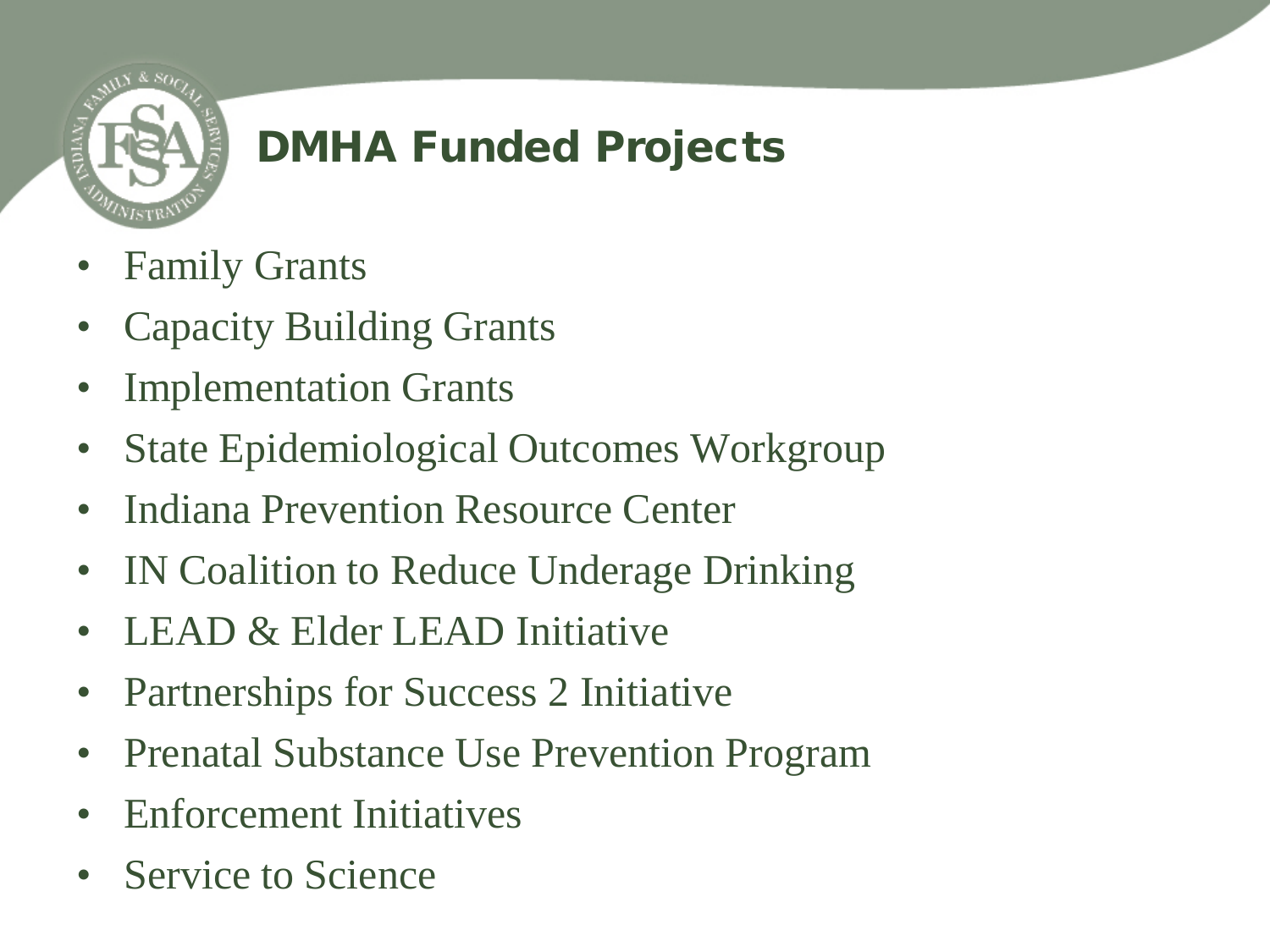

### Prevention Resources

- DMHA
- Indiana Criminal Justice Institute
	- 92 Local Coordinating Councils
- Indiana Prevention Resource Center
- State Epidemiological Outcomes Workgroup
- Community Anti-Drug Coalitions of America (CADCA)
- Substance Abuse and Mental Health Services Administration
	- Center for Substance Abuse Prevention
	- Center for the Application of Prevention Technologies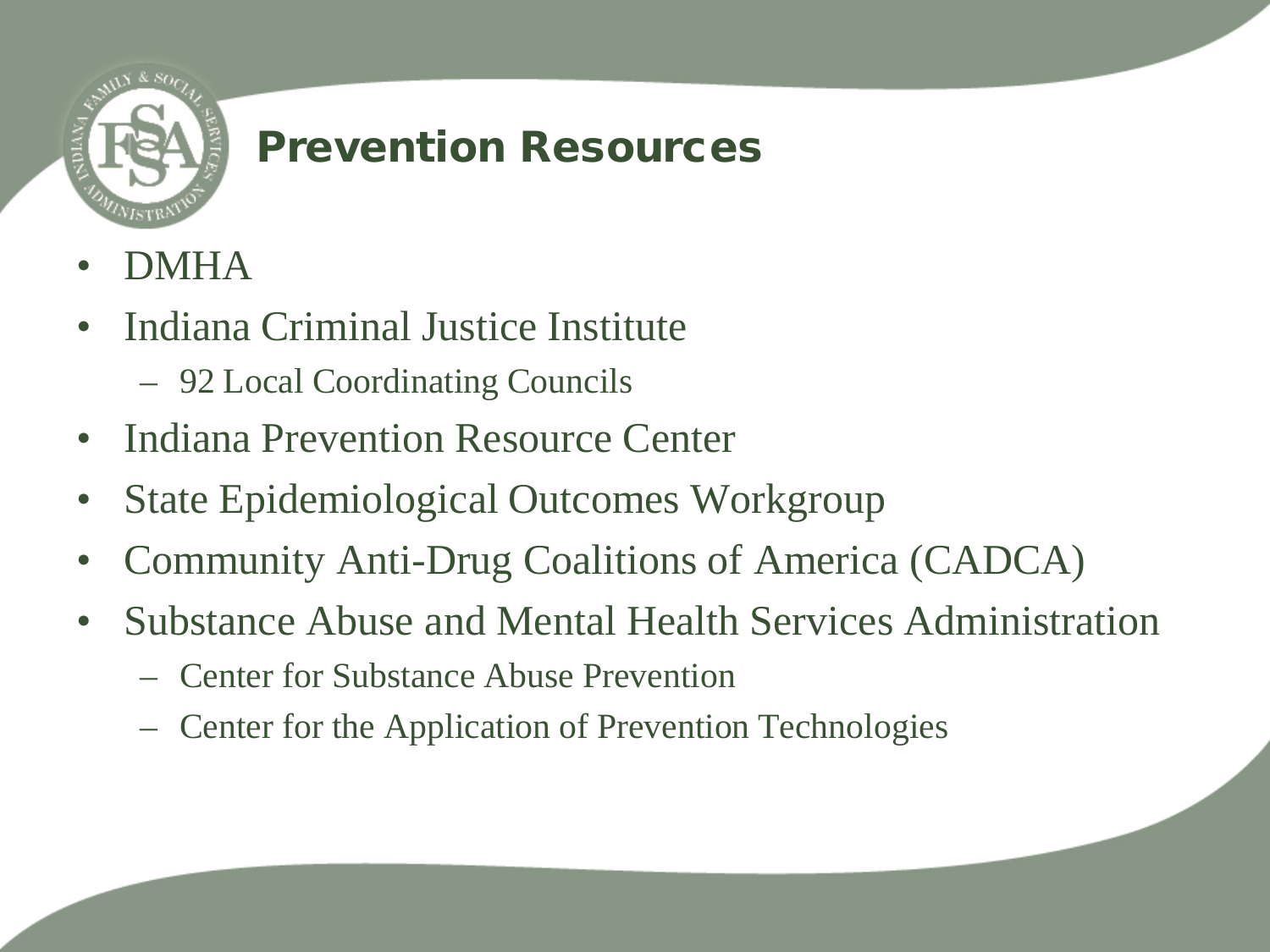#### Links

- <http://www.in.gov/fssa/dmha/4484.htm>
- [http://www.drugs.indiana.edu](http://www.drugs.indiana.edu/)
- [http://www.healthpolicy.iupui.edu](http://www.healthpolicy.iupui.edu/)
- [http://www.cadca.org](http://www.cadca.org/)